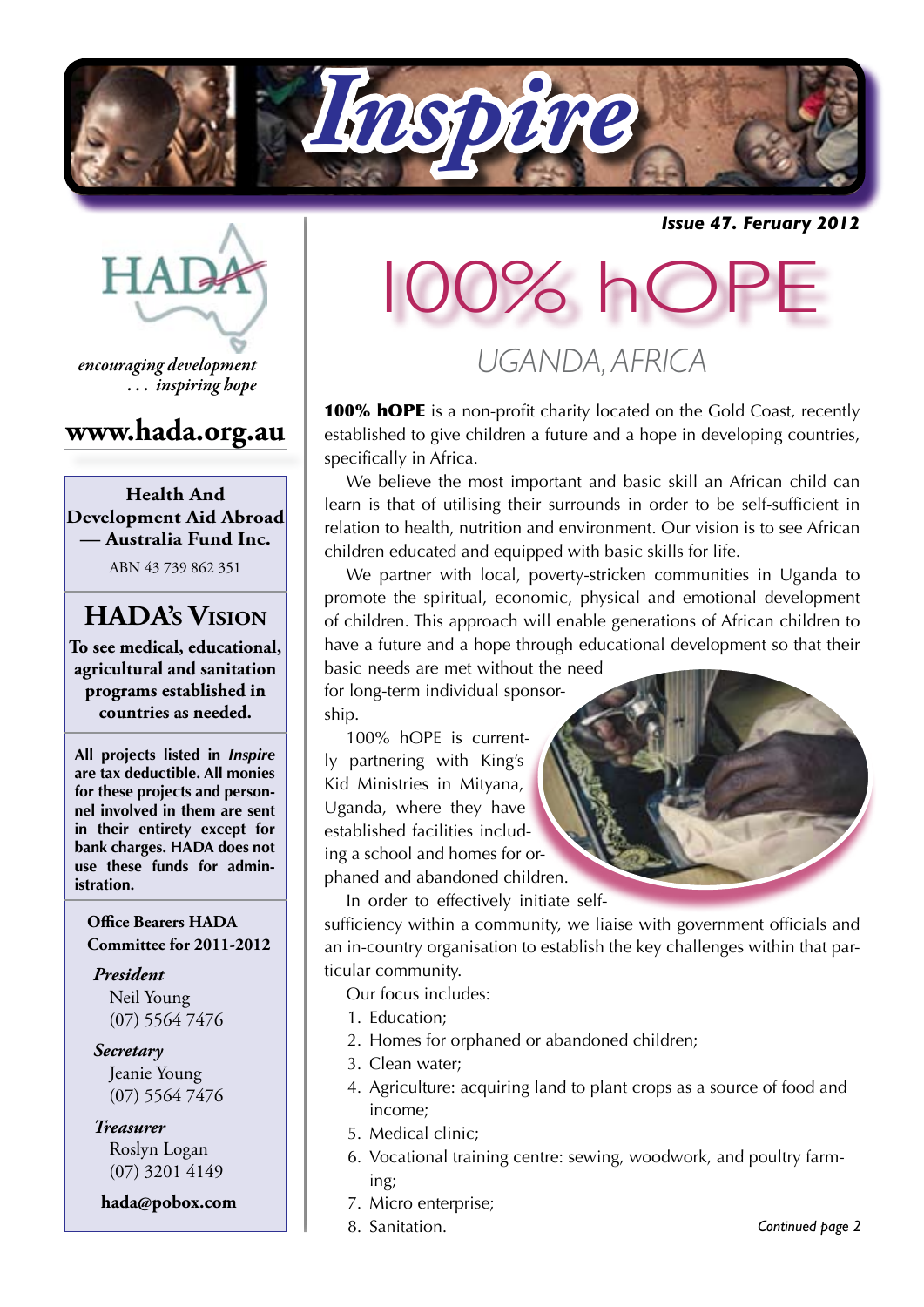

## Current Projects

#### Micro-enterprise

Our *Women @ Work* project has recently begun whereby we interview and accept single women into the program and provide them with a 12-month loan and training to set up a tailoring business. We initially obtained sponsorship to enable the purchase of a sewing machine, material and relevant equipment.

The women receive training from an experienced seamstress, as well as business training to enable them to not only produce items, but also to effectively manage their business. The women receive ongoing support for the first 12 months. Over the 12 months, the women are required to pay back the initial loan amount. This will enable another group of women to begin a micro-enterprise business.

Our aim is not to give the women a hand-out, but a hand up. This allows them to take ownership of their business. It also empowers single and widowed mothers to produce an income to be able to provide for their children, as well as improving gender equality and employment rates.

#### Medical Clinic

Construction has begun on a medical clinic in Mityana. This clinic will have approximately 40 beds and the capacity to treat the majority of diseases and facilitate women's health.

The medical clinic will give all members of the community (approximately 40,000) access to healthcare, specifically targeting children and pregnant women. The overall aim is to reduce premature mortality due to preventable and treatable diseases such as malaria, to improve maternal health and to give pregnant women access to quality healthcare and advice. Many women are left to deliver their own babies by themselves or with untrained friends or family members, and consequently the risk of infection and disease is astronomically increased and frequently results in the deaths of the babies and sometimes the mothers.

If you are interested in supporting these projects, please visit our website www.100-hope.org for more information or contact our Managing Director, Trishelle Grady directly at trishelle@100-hope.org.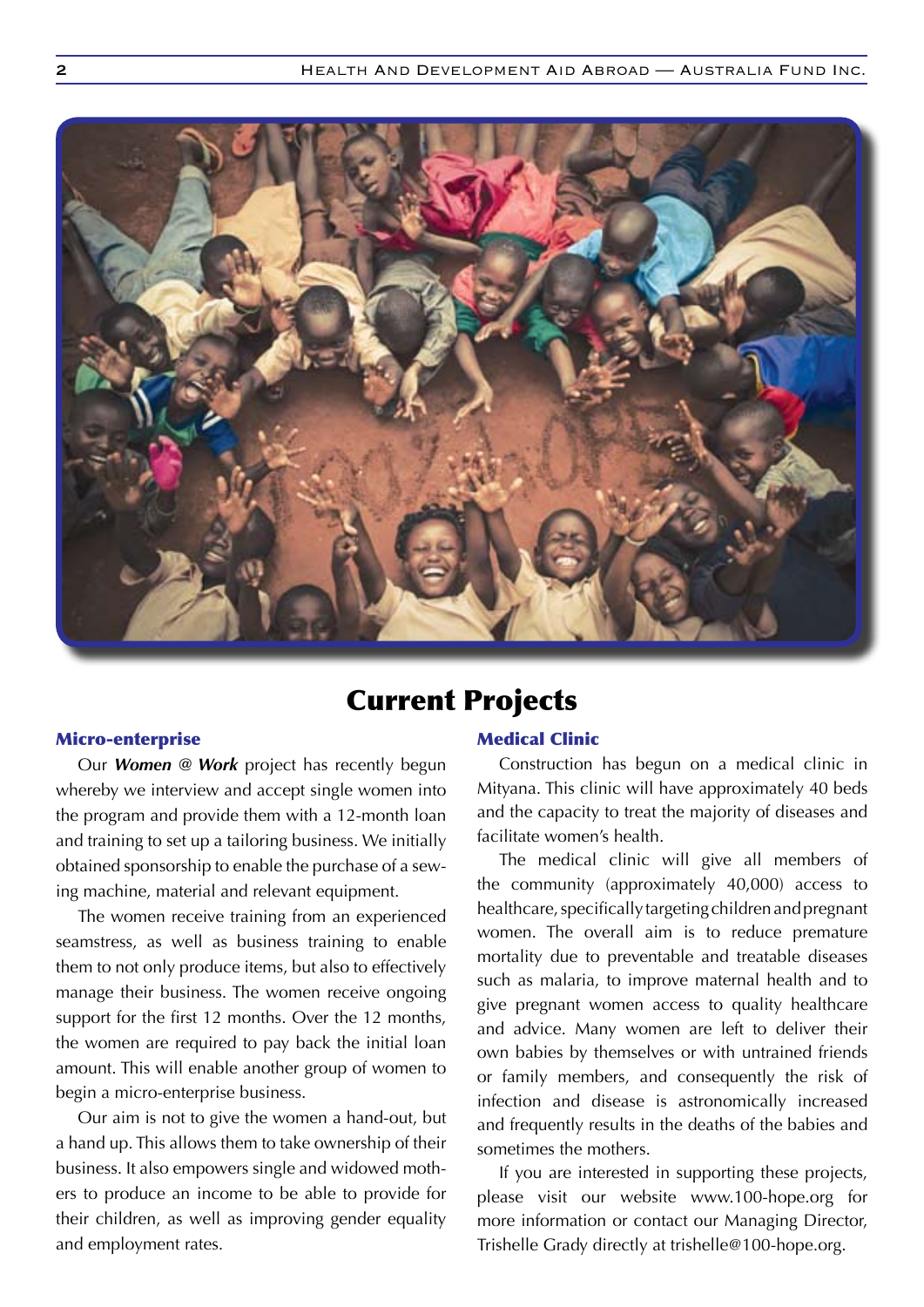# Communities of Hope *CAMBODIA* Inspiring Whole Families

any of those we serve are child labourers, victims of abuse, and street children. We long that these vulnerable and exploited children and their families overcome their sense of hopelessstreet children. We long that these vulnerable and exploited children and their families overcome their sense of hopelessness and despair and find hope and peace. We use holistic activities that both develop the children's abilities and potential, as well enabling their parents to be responsible for, rather than exploit, their children.

We stopped having pre-school children, as another organisation is looking after the three- to sixyear olds. We continue to make available classes for first, second and third grades and tuition classes preparing and supporting children

> in the government school.

#### The School and Children

The Khmer school year ended in August with 70 children, most of whom had not attended school previously. Some study the whole day and some half a day, some doing pre-school, and some first or second grade. Thirty-eight are from Cambodia and 32 from Vietnam.

In the new Cambodian school year, 18 children were enrolled from first to third grade, selected for their good behaviour, reading and writing skills. They still come to the Bridge Centre for half a day to have tuition as advised by the government school principal. Even though some children are from Vietnam and don't have a birth certificate, the Principal is willing to receive the children without any documentation.

The Cambodian staff are able to attend a network for similar organisations called Chab Dai Coalition, for

leadership and learning about the National Minimum Standards for care and prevention. Group discussion, instruction, actions, games and songs are used to reinforce the teaching. The singing by the children is similar to karaoke.

We were encouraged by the presence of many parents when we celebrated the end of the school year. The children performed dance and song. There were special children's programs for three days with games, histories and songs. On the last day, we went for an outing to the silk farm, this being the first time the children and staff had seen the silk making process.

In October, we started the new school year with 86 children in six classes. The children have received uniforms, school material, bags and shoes. We were able to give 12 bicycles for children who live two to three kilometres away. Children have access to medical and first-aid facilities and also a dentist. Lack of space meant we could not have more classes.

Children and youth have been taught life skills using a method supported by Chab Dai Coalition, for the protection of the children in issues of abuse, drugs, and other community problems. A children's club now runs every Saturday with the purpose of teaching values and creative arts.

#### Parents and Teachers

We had a meeting with the parents to build a closer relationship with them and to listen to them, evaluate their interest and to pre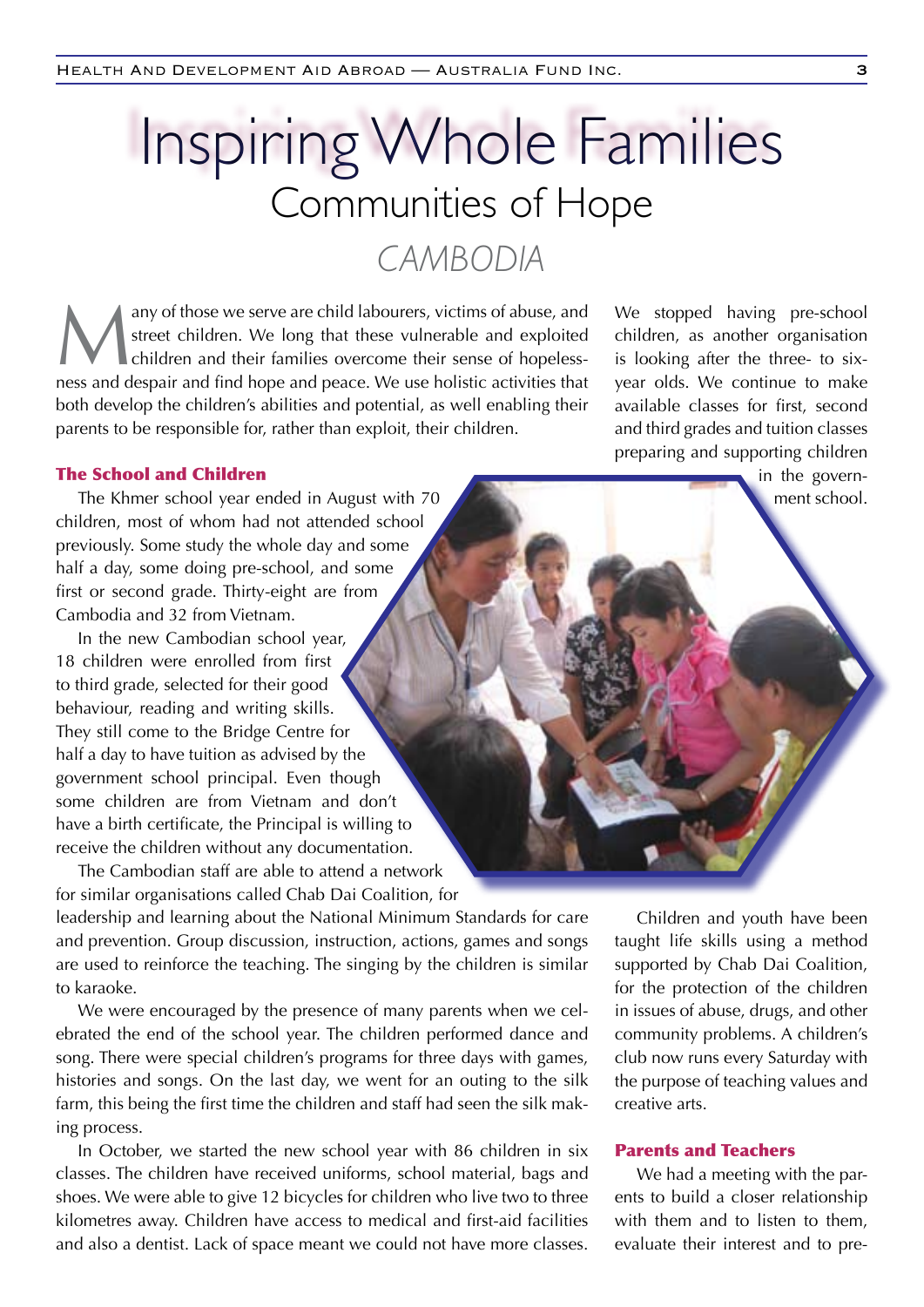pare the following month to teach parenting skills, values, and other life skills.

A trainer from the pedagogy school gave a week of training in the area of lesson planning, class administration, teaching strategy, and new pedagogy methods.

#### Sponsorships

About 36 children are receiving sponsorships of rice each week to help the families who are really struggling to provide for them. The families are aware that we do not want to make them dependent on us, so we are encouraging parents to develop other ideas for increasing their income. The Khmer community worker visits the children's families each day, but it takes time to build a relationship and trust. The sponsorship is given after a staff member has visited a family to see that they really are in need. A requirement is that

> children should attend school daily. The community workers visit two families a day, four times a week. They have opportunity to advise the parents about parenting, encourage hygiene, support children studying, to help parents in crisis situations (domestic violence, sickness HIV, hepatitis and TB), and even opportunity for counselling and sharing values. The issues of exploitation and violence are related to parents' lack of education, information, knowledge and worldview. If we

can, we'll build up role models, and increase our impact in this community.

*Community Transformation — NEPAL* Raising Awareness on Health, Hygiene and Peace-Building in Schools and Communities

Nepal is one of the poorest and most underdeveloped countries in the world. Education rates remain low and many people are not aware of basic health, sanitation and hygiene, environment and peace-building solutions. People suffer and die from preventable diseases due to lack of awareness, prevention or early treatment. Relationships between people are becoming weaker; interpersonal conflict is increasing and misunderstanding is easily created.

For the last five years Community Awakening and Transforming Society (CATS) has been conducting awareness programs in different schools and communities in Ghorahi district, and since last year, in Rolpa district through drama.

In 2011 CATS conducted awareness-raising programs in 19 Ghorahi schools, three Rolpa schools and through three street dramas in Ghorahi about health, hygiene, environment and peace-building issues. Now some people have started to care for themselves and the relationships between each other has improved. Some people have started to care for the environment and have stopped quarrelling about small issues. Ghorahi was announced one of the cleanest municipalities among 58 of Nepal in 2010.

Health And Development Aid Abroad PO Box 733, Ashmore City Qld 4214, Australia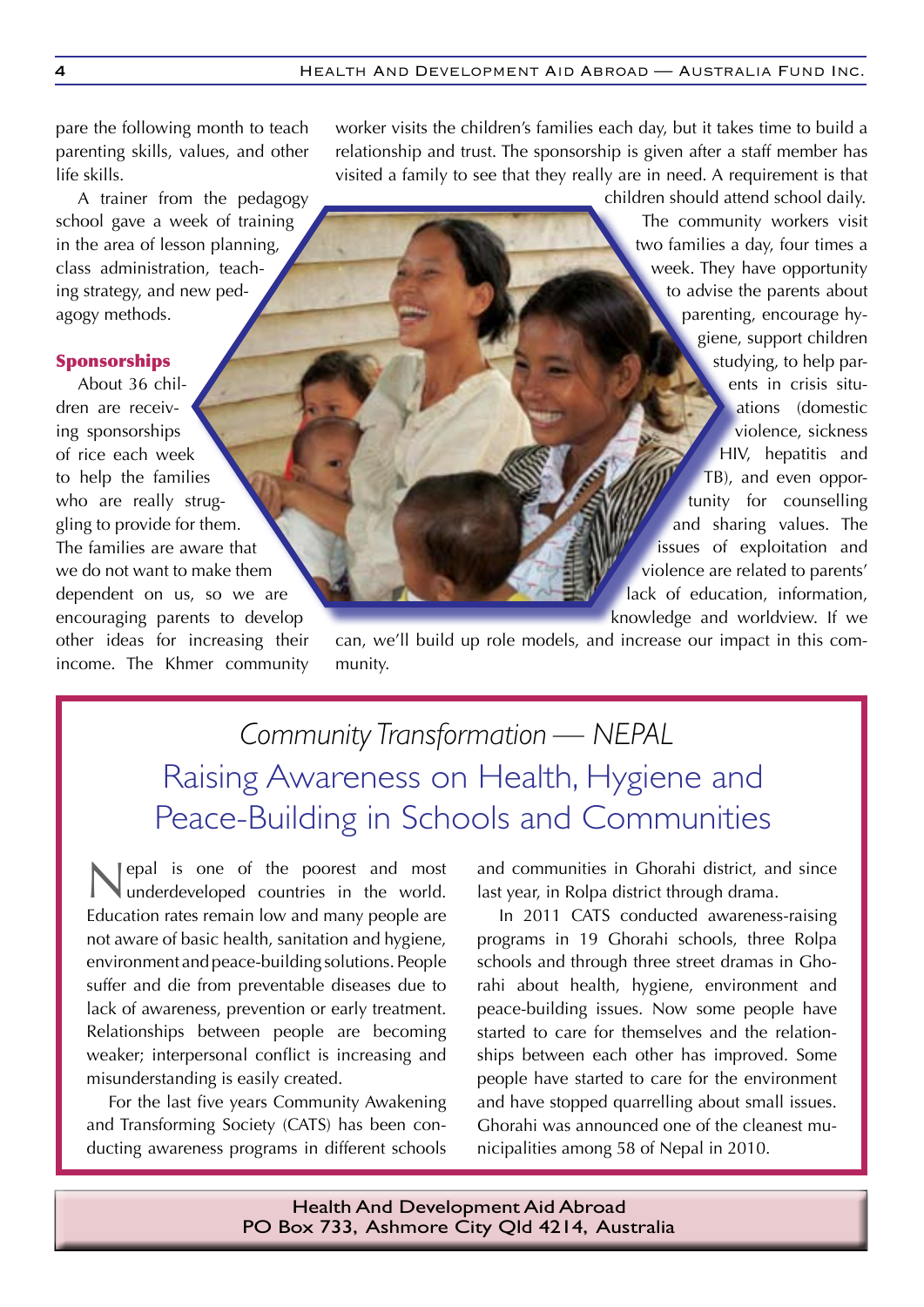# **HADA Projects**

**All projects listed are approved for tax deductibility**

*Please make your cheque payable to HADA Relief Fund. Do not include the name of the person or project on the cheque.*

#### *Africa*

#### **Medical Training**

Manager: Dr Judith Goh

Training African doctors in treating women with genital tract fistula. [Ref: AFR-010]

#### **Library Aid International Inc**

Manager: Rodney Zeirsch [Ref: AFR-012]

Providing books for schools in southern Africa. [Ref: AFR-011]

#### *Cambodia*

#### **Siem Reap.**

Manager: Valéria F Peres [Ref: KHM-015]

• Bridge of Hope: Working with families and communities to prevent children at risk becoming street children (or sold/ending up in prostitution). [Ref: KHM-010]

#### **Phnom Penh.**

Manager: Martin Aerne [Ref: KHM-014]

Vocational Training Program: Tailoring Workshop, Metal Workshop and I.T. Support / Customer Service. [Ref: KHM-011]

#### **Good Neighbours Pre-School.**

Manager: Jean-Marie Jooste [KMH-012]

Setting up a pre-school for disadvantaged children. [KMH-013]

#### *China*

#### **Kham Health Associates, Sichuan Province.**

• Yak loans and shelters. [Ref: CHN-012]

#### **Bridgewater Care, Guiyang.**

Manager: Karen Kirkland [Ref: CHN-011]

• Offering hospital and community-based training to local rehab specialists, rehab workers and caregivers in physiotherapy rehabilitation for adult neurological and orthopedic disabilities, geriatrics, and post burn care.[Ref: CHN-010]

#### *Democratic Republic of Congo*

#### **Heal Africa, Goma**

Equipping a new hospital. [Ref: COD-010]

#### *India*

### **Maxton Strong Orphanage School, Banbassa.**

Manager: Rick Shipway [Ref: IND-011]

School buildings for orphans and local children. [Ref: IND-010]

#### **Vocational and Career Development, Orissa.** Manager: Bill Watson

- Construction of Shepherd International School for very poor children. [Ref: IND-011]
- Construction of Jeevan Jyoti Ashram home for orphaned children. [Ref: IND-012]

#### *Ivory Coast*

#### **Literacy Project.**

Manager: Alfred Kouassi [Ref: CIV-011]

• Literacy for adults. [Ref: CIV-010]

#### *Kazakhstan*

#### **HADA, Astana.**

Manager: David Pichotta [Ref: KAZ-013]

- Alcoholism: Education, literature, and support groups for alcoholics and their families in order to break the cycle of this devastating problem. [Ref: KAZ-010]
- Open Doors Community Centre: a place to gain employable skills and life skills for young adults, couples and parents. [Ref: KAZ-011]
- • Valueology teaching: assisting schools by providing teaching materials, and teaching values to teenagers and students. [Ref: KAZ-012]

#### *Mongolia*

#### **Good Neighbour Society, Ulaanbaatar.**

Manager: Mark Jennings [Ref: MNG-014]

- Family Development Program [Ref: MNG-010]
- Purchase of building for Community Centre programs. [Ref: MNG-011]

#### **Good Neighbour Society, Uvs.**

- **Mobile Library.** Providing learning opportunities for nomadic herders. [Ref: MNG-012]
- Day Care Centre. [Ref: MNG-013]

#### *Nepal*

#### **Community Awakening and Transformation Society (CATS), Rapti Zone.**

Manager: Dr Julie Lincoln [Ref: NPL-011]

Community development; microenterprise; TB/leprosy patient hostel/treatment centre; youth awareness program and scholarships for poor children. [Ref: NPL-010]

#### *Uganda*

#### **100% Hope, King's Kid . . .**

Manager: Trishelle Grady

- ... Educate: building a school. [Ref: UGA- 011]
- ... Sanitation: building bathrooms for orphanage. [Ref: UGA-012]
- ... Medical Clinic: providing healthcare for children and pregnant women. [Ref: UGA-013]
- Women @ Work: empowering single and widowed mothers to produce an income to provide for their children. [Ref: UGA-010]

#### *Zambia*

#### **Oasis Care Project, Ndola.**

Manager: Margaret Parry.

Oasis Care Project - market garden for orphanage. [Ref: ZMB-010]